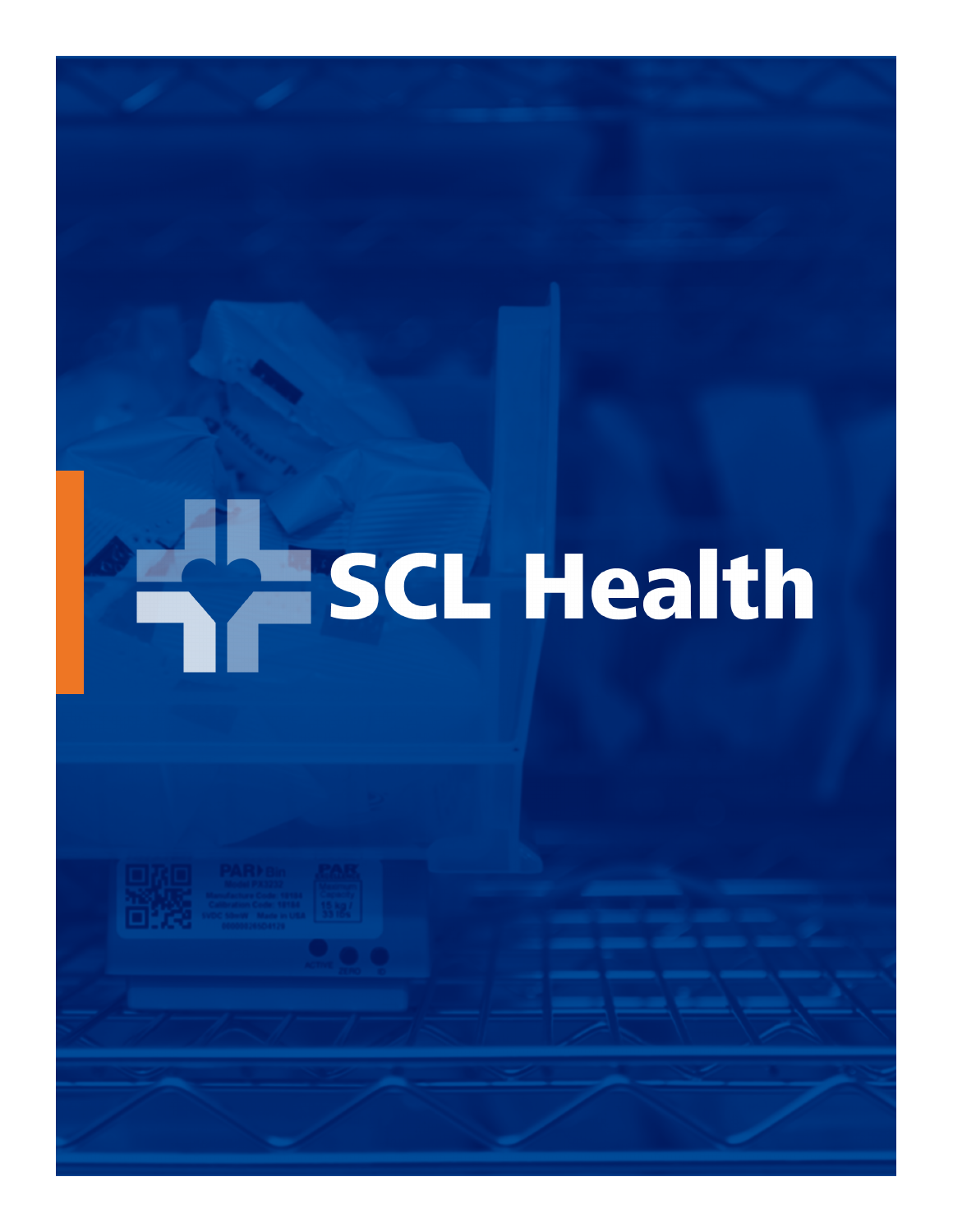



## CASE STUDY

**SCL Health cuts SKUs, improves inventory access with far-reaching PAR Excellence's technology** 

**NO. OF HOSPITALS NO. OF SCALES** 

**INSTALLED** 7 69,306 70 386

**DEPARTMENTS WITH SCALES**

**NO. OF LOCATIONS WITH SCALES**

#### WEIGHT-BASED INVENTORY CONTROL AUTOMATES SUPPLY TRACKING, RESUPPLY

The situation will be all too familiar for healthcare materials managers: low visibility into inventories, proliferation of SKUs, budgetary pressures and staffing constraints. To address all of these challenges at once, SCL Health has embraced a comprehensive inventory management solution from PAR Excellence.

With 7 hospitals and more than 200 clinics across Colorado and Montana, SCL Health is a leading healthcare provider in the Mountain region and Central Plains. Inventory control was fragmented between a hodge-podge of solutions from different vendors, adding complexity and administrative overhead to routine product control tasks. Locked cabinet solutions were cumbersome for nurses and inventory specialists alike; bar-coding open shelves consumed tremendous labor and only produced inconsistent results.

"One of the nursing supervisors said she was spending an hour a week getting people into the cabinets because their access codes weren't working," said Maureen McLarney, senior director of Supply Chain Operations. "During put-away, nursing and supply chain bumped into each other. We'd have to log out, close the door, let the nurse log in and take product, then log back in to restock."

## AT A GLANCE

- Self-installing PAR Excellence weightbased inventory control solution in 7 hospitals across Central U.S.
- Managing stock and non-stock in storerooms, nursing units, ORs, cath labs, interventional radiology, ICUs, and clinics.

# **RESULTS**

Eliminated 20% of SKUs and 10%-15% of total stock in typical nursing units, more than 15% of SKUs in ORs.

Fewer stockouts, reduced hoarding in dispersed storage areas.

Improved inventory management and customer satisfaction.

In addition, the incumbent technologies and practices – such as handheld inventory tracking devices used with SCL Health's Lawson MMIS – were largely manual, forcing shelf counts, eyeball estimates, and overstocking.

"Our associates determined what they had in the rooms by spot checking and using the handhelds for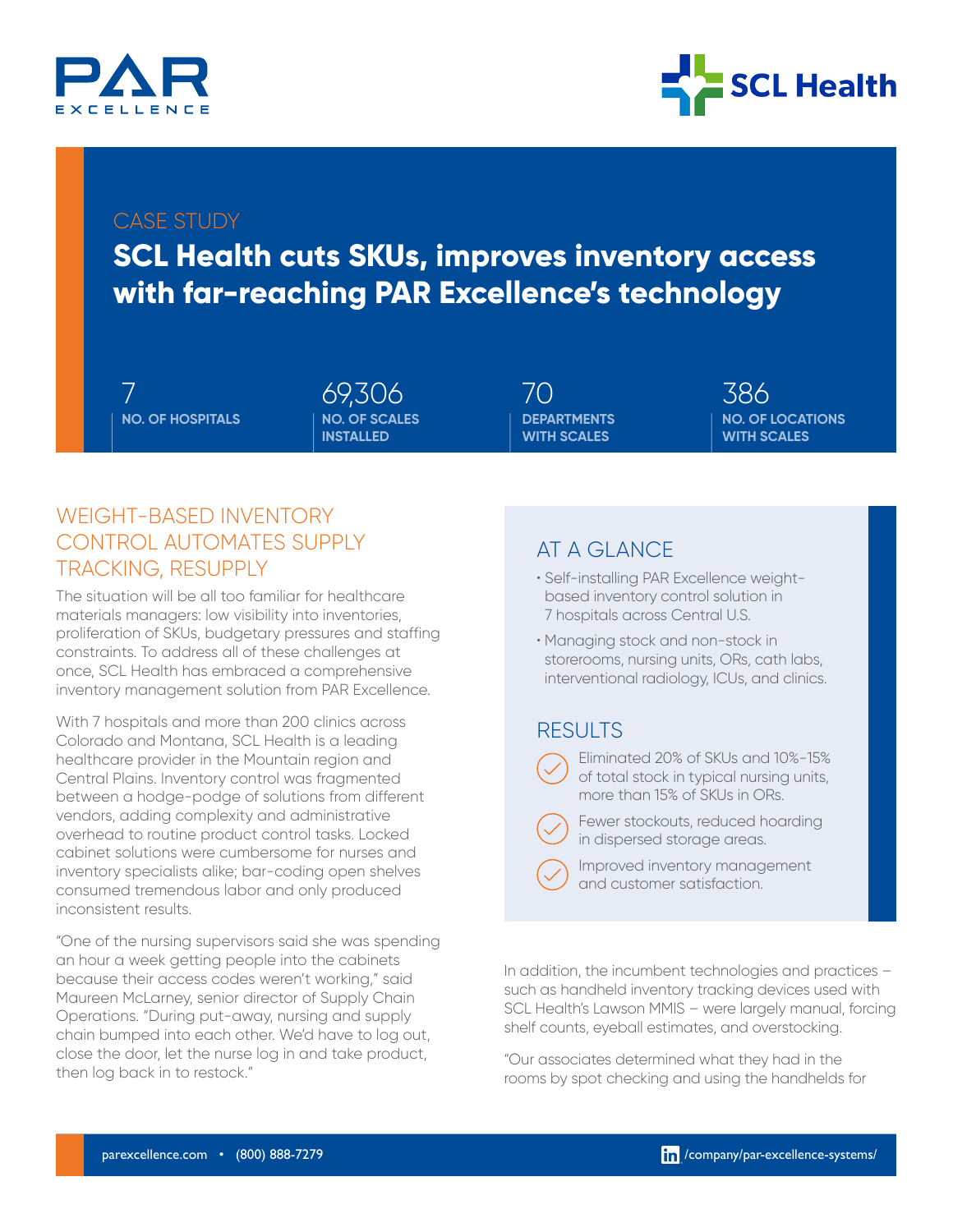



par levels." McLarney said. "If there was too little, they might bring more supplies so they don't have to come back tomorrow. Especially when many of our teams are strapped for sources this just made life easier."

With a storage vendor's contract coming up on renewal, SCL Health pilot-tested a series of technologies, including the PAR Excellence system. PAR's weightbased system automates day-to-day inventory tracking, determining quantities in real-time as products are used and replenished, without manual counts. PAR's software then generates reorder recommendations, prepares orders and optimizes stocking levels in the background. Immediately, the PAR Excellence solution impressed caregivers.

"It was a great nurse satisfier," McLarney said. "In the PAR areas, we experienced a considerable decline in stock outs while nursing satisfaction improved. With PAR nurses quickly gained confidence that they could go to a location and find the supplies they needed."

#### SELF-INSTALL OPTION SPEEDS ROLLOUT, BUILDS IN-HOUSE EXPERTISE

SCL Health began deploying PAR Excellence storage hardware to control both stock and non-stock items in areas such as nursing units, ORs, Cath Labs, interventional radiology, ICUs, and clinics. The hospital network chose the "self-install" option, using its own teams to install PAR Excellence hardware and software, using PAR initially under a "train the trainer" approach. In addition to saving money, this had the advantage of speeding the rollout across SCL Health hospitals and clinics and building extensive in-house expertise with the PAR system.

"We developed a PAR Excellence 'super user' group for the health system," McLarney said. "A PAR Excellence analyst is at each hospital, who is responsible for running the system, working with nursing floors – a core team for making sure it's running well and sharing best practices. We were so involved and so knowledgeable we became experts."

At this point, the supply chain team has the process down pat. They install wall panels or louvers as appropriate to support configurable rows of PAR Excellence scales. PAR software runs on servers in the SCL Health central network facility, so the supply chain team wires the banks of scales to the network

backbone, a connection that simultaneously provides power for the scales. Behind the scenes, PAR Vision software works to analyze inventory activity and help the staff visualize opportunities for inventory reductions and redeployments. An interface to the SCL Health Lawson MMIS automates requisition preparation, printing pick tickets for stock room replenishment or preparing POs for ordering, as appropriate.

"As we begin a new facility, we included the facilities and construction people to create a one-group discussion," said Garret Hall, Supply Chain operations manager. "After the first two sites, you get into a rhythm."

Once the infrastructure is in place, each bin is associated with a supply item, and initial par levels are set in a process that proved an early "win" for the optimization drive.

"In a good number of the rooms, hospitals were significantly oversupplied before we put in PAR Excellence," Hall said. "The immediate effect of going live on PAR in each location was the visibility on overstock."

Soon after installation, Hall noted, the PAR Excellence platform delivers both credible insights and improved organization and visibility for right-sizing dispersed inventories.

"After six months, we've got solid data to take back to nursing, the area is reorganized and everything is easy to access," he said. "When we show that they haven't used certain items, we've had nurses say, 'I've never seen that before.'"

"The less obvious, although no less important impact of PAR's technology is on patient safety.", Hall continued. "When we reduce stock outs, we reduce the likelihood that a care giver will leave the area to go look for supplies."

Working at a pace of two storerooms per week, the Supply Chain team takes a strategic approach to rollouts, with nursing floors up and running first. This enables nurse managers to generate positive word of mouth about the new inventory management approach as the installation moves into more challenging environments.

"We tend to leave OR to last," Hall said. "Nursing units may have 200 items, the OR has 3,000 items. If the OR hasn't heard some positive reviews or seen it working, they become nervous."